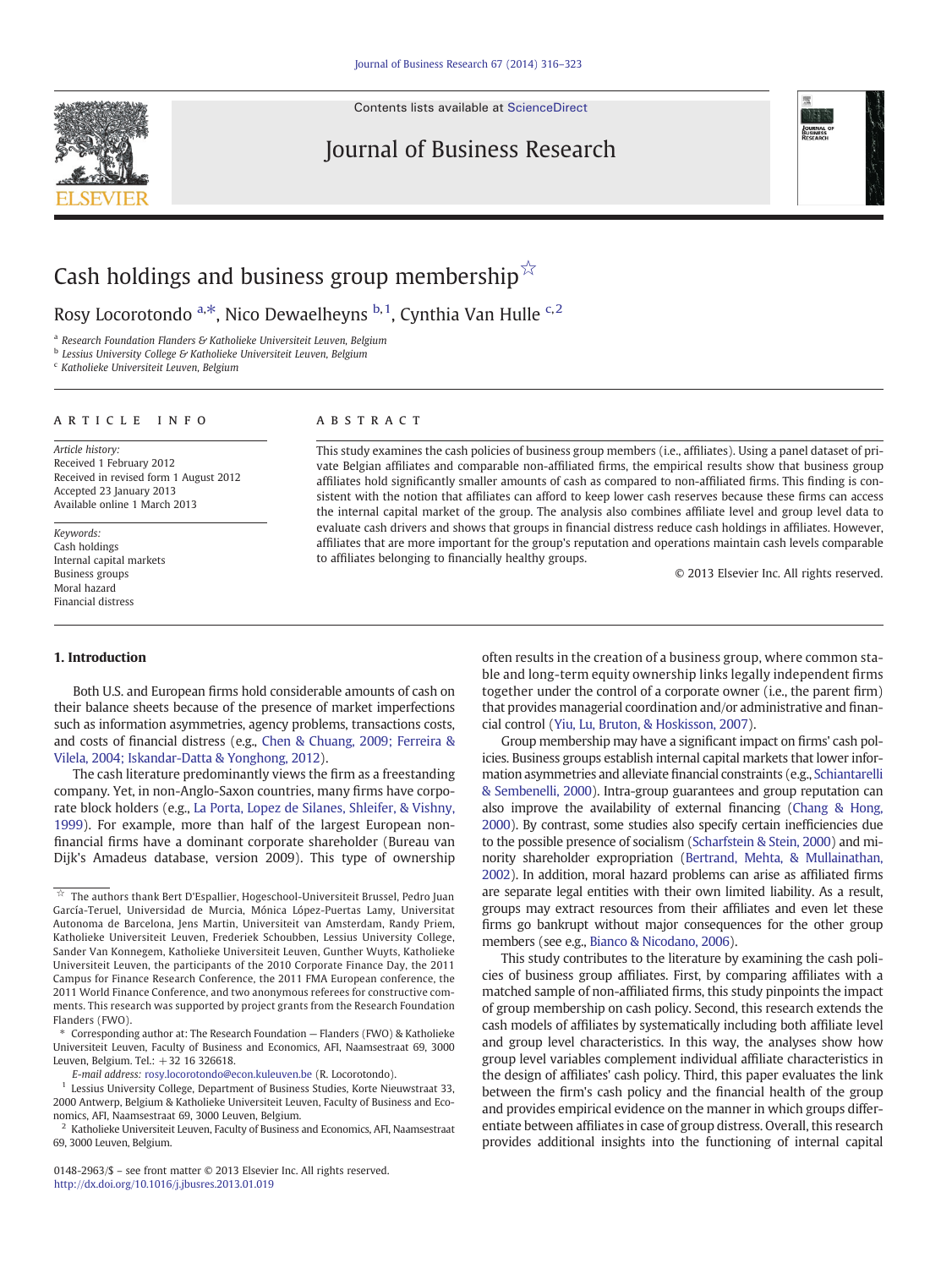markets and sheds more light on the use of financial resources within groups.

The existing empirical evidence concerning the cash policies of business group affiliates is extremely scarce. Without making a strict distinction between non-affiliated firms and affiliates, [Deloof \(2001\)](#page--1-0) reports that intra-group claims negatively affect cash holdings. [Pinkowitz and](#page--1-0) [Williamson \(2001\)](#page--1-0) focus on the impact of bank power on cash holdings and find that keiretsu members hold less cash than non-member firms.

This study uses a panel of large non-financial affiliates of private Belgian domestic business groups and comparable private nonaffiliated firms. This sample has several appealing properties. Firstly, as a typical Western European civil law country in a mature market economy, Belgium provides a particularly attractive setting for this study. This country has the highest presence of pyramidal structures and controlling shareholders compared to other industrialized countries [\(La Porta et al.,](#page--1-0) [1999](#page--1-0)), and while many studies find evidence of the expropriation of minority shareholders in emerging markets (see e.g., [Bertrand et al., 2002;](#page--1-0) [George & Kabir, 2008\)](#page--1-0), [Buysschaert, Deloof, and Jegers \(2004\)](#page--1-0) show that, on average, equity sales within Belgian business groups create wealth for minority shareholders. In addition, Belgian accounting law obliges large companies to provide information on intra-group transactions in the notes to the financial statements, which is essential to be able to distinguish between affiliated and non-affiliated firms. Secondly, few studies focus on private business groups, though this type of organizations is a very important economic force. For instance, [Dewaelheyns and Van](#page--1-0) [Hulle \(2010\)](#page--1-0) report that up to one third of the largest non-financial firms in the Eurozone have ties to private business groups. In addition, comparing private non-affiliated firms to affiliates of private business groups allows for developing clean hypotheses by limiting the impact of external equity financing.

Previewing the main results, the analysis shows that the cash policy of affiliates and non-affiliated firms differs after controlling for firm-specific determinants of cash. Business group members hold smaller amounts of cash on their balance sheets than comparable non-affiliated firms. In addition, business group membership enhances or lessens the relationship between certain firm characteristics and cash, though not always as optimization arguments would predict. The data also show that group health affects affiliates' cash policy. More specifically, financial distress at group level negatively affects the cash holdings of business group affiliates, even after controlling for several group level and affiliate level characteristics.

Yet, affiliates that receive intra-group guarantees, generate a large part of the total group's sales, or are active in the core industry of the group hold cash reserves comparable to affiliates belonging to financially healthy groups. This result suggests that groups in distress focus on maintaining sufficiently high cash levels in affiliates that are important for group survival. Overall, the evidence supports the notion of optimization behavior within groups, even though some room for improvement remains.

The remainder of the paper proceeds as follows. Section 2 develops hypotheses concerning the cash holdings of affiliates and discusses the control variables used in the analysis. [Section 3](#page--1-0) describes the sample and provides univariate statistics and tests. [Section 4](#page--1-0) contains the results of the multivariate empirical analyses. Finally, [Section 5](#page--1-0) concludes.

#### 2. Cash policy and business groups

#### 2.1. Hypotheses

Business groups consist of a set of legally distinct entities under the control of a large corporate owner. The legal independence of business group affiliates preserves their limited liability in case of the failure of a fellow affiliate and enables them to obtain external financing, which contrasts with the theoretical conglomerate literature that often assumes that divisions only receive funds from headquarters (e.g., [Gertner, Scharfstein,](#page--1-0) [& Stein, 1994; Stein, 1997](#page--1-0)). Because of these characteristics business groups differ from other organizational forms such as multidivisional firms or conglomerates wherein divisions or subsidiaries are legally consolidated (see e.g., [Duchin, 2010](#page--1-0)). In addition to external financing, affiliates have access to the internal capital market of the group through which the group allocates financial resources. [Bianco and Nicodano \(2006\),](#page--1-0) [Dewaelheyns and Van Hulle \(2010\)](#page--1-0) and [Schiantarelli and Sembenelli](#page--1-0) [\(2000\)](#page--1-0) among others suggest that group-wide optimization is an important force in this process. This study uses optimization as a benchmark to develop testable hypotheses.

The literature on internal capital markets suggests several reasons why affiliates should hold less cash than non-affiliated firms. First of all, because of lower information asymmetries between group firms, internal capital markets allow for the mitigation of information and contract enforcement problems typical of external financing. More specifically, [Gertner et al. \(1994\)](#page--1-0) show that the owner-provided nature of internal debt leads to higher monitoring incentives resulting in lower information asymmetries and enhanced allocation of resources. [Hoshi, Kashyap, and Scharfstein \(1990\)](#page--1-0) posit that these smaller information asymmetries also cause a decrease in costs of financial distress because of more easy renegotiable debt contracts. In this respect, [Deloof](#page--1-0) [\(2001\)](#page--1-0) demonstrates that affiliates adjust intra-group trade credit terms to fit their liquidity needs. Second, affiliation can improve the affiliates' debt bearing capacity. Group reputation facilitates access to external credit [\(Chang & Hong, 2000; Manos, Murinde, & Green, 2007;](#page--1-0) [Schiantarelli & Sembenelli, 2000](#page--1-0)). In addition, intra-group guarantees also enhance the availability of external financing as assets of one group member can serve as collateral for other affiliates, thereby averting credit rationing [\(Chang & Hong, 2000; Ghatak & Kali, 2001;](#page--1-0) [Verschueren & Deloof, 2006\)](#page--1-0).

These arguments lead to the first hypothesis.

#### H1. Business group affiliates hold less cash than non-affiliated firms.

Several group characteristics play an important role in the internal capital market's funding capacity (e.g., [Dewaelheyns & Van Hulle, 2010;](#page--1-0) [Manos et al., 2007\)](#page--1-0). As measures of overall group financial health or distress encompass several of these variables – such as group leverage and group profitability – group financial distress likely has an important effect on affiliates' cash policy. However, the expected relationship between group financial distress and the cash holdings of affiliates is ambiguous.

On the one hand, companies should increase their cash levels in order to reduce costs of financial distress and overall default risk [\(Ferreira &](#page--1-0) [Vilela, 2004; Garcìa-Teruel & Martìnez-Solano, 2008](#page--1-0)). This increase in cash in times of distress may more likely occur within affiliates than within non-affiliated firms, as groups have more opportunities to generate resources (e.g., by selling non-crucial assets and affiliates). On the other hand, groups in distress may not succeed in this objective and cash holdings of affiliates may even decline as group-wide financial distress puts the group under pressure to meet contractual obligations [\(Garcìa-Teruel & Martìnez-Solano, 2008; Kim, Mauer, & Sherman, 1998](#page--1-0)).

The relationship between group financial distress and cash remains an empirical question and, therefore, results in the following second hypothesis.

#### H2. The cash holdings of affiliates depend on group financial distress.

Group level distress need not affect the cash levels of all affiliates in the same manner. Certain types of affiliates are more vital for the group's operations and/or reputation than others. The failure of such vital affiliates may have strong negative effects on the functioning and overall survival chances of a financially distressed group. Therefore, distressed groups may treat affiliates differently depending on the affiliates' importance for group survival.

Several factors could cause a difference in treatment. First, empirical findings suggest that affiliates active in the group's core industry are more important for the group's reputation and operations in case of distress. [Lamont \(1997\)](#page--1-0) finds that an adverse shock in the group's